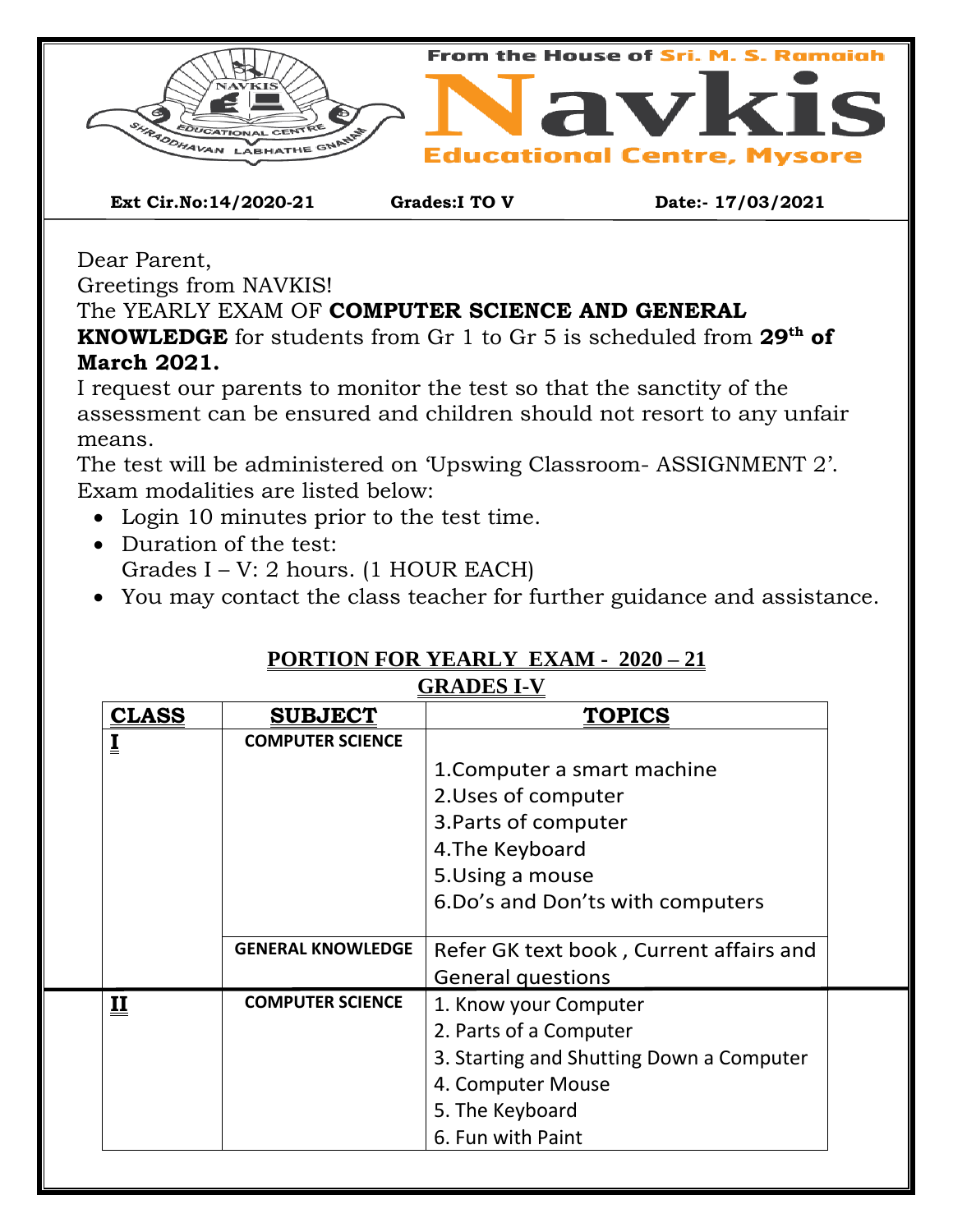|                           | <b>GENERAL KNOWLEDGE</b>                         | Refer GK text book, Current affairs and   |  |  |
|---------------------------|--------------------------------------------------|-------------------------------------------|--|--|
|                           |                                                  | General questions.                        |  |  |
| Ш                         | <b>COMPUTER SCIENCE</b><br>1. Know your computer |                                           |  |  |
|                           |                                                  | 2. File Management - An introduction      |  |  |
|                           |                                                  | 3. Fun with paint                         |  |  |
|                           |                                                  | 4. Working with shapes and colors         |  |  |
|                           |                                                  | 5. More on paint                          |  |  |
|                           |                                                  | 6. Input and Output                       |  |  |
|                           |                                                  | devices                                   |  |  |
|                           |                                                  | 7. Microsoft Windows7                     |  |  |
|                           | <b>GENERAL KNOWLEDGE</b>                         | Refer GK text book till page number-      |  |  |
|                           |                                                  | 29(Eat Healthy food), Current affairs and |  |  |
|                           |                                                  | General questions.                        |  |  |
| $\underline{\mathbf{IV}}$ | <b>COMPUTER SCIENCE</b>                          | 1. Hardware and Software.                 |  |  |
|                           |                                                  | 2. Tux Paint.                             |  |  |
|                           |                                                  | 3. Microsoft windows 7                    |  |  |
|                           |                                                  | 4. Files and Folders                      |  |  |
|                           |                                                  | 5. Word pad- An introduction.             |  |  |
|                           |                                                  | 6. Formatting in WordPad                  |  |  |
|                           |                                                  | 7.Internet                                |  |  |
|                           |                                                  |                                           |  |  |
|                           | <b>GENERAL KNOWLEDGE</b>                         | Refer GK text book, Current affairs and   |  |  |
|                           |                                                  | General questions.                        |  |  |
| $\underline{\mathbf{V}}$  | <b>COMPUTER SCIENCE</b>                          | 1. Computer System                        |  |  |
|                           |                                                  | 2. MS Word 2007-An Introduction           |  |  |
|                           |                                                  | 3. Formatting a Document                  |  |  |
|                           |                                                  | 4. More on MS Word 2007                   |  |  |
|                           |                                                  | 5. Working with objects in MS Word        |  |  |
|                           |                                                  | 6. Tables in MS Word 2007                 |  |  |
|                           |                                                  | 7. Internet and E-mail                    |  |  |
|                           | <b>GENERAL KNOWLEDGE</b>                         | Refer GK text book, Current affairs and   |  |  |
|                           |                                                  | General questions.                        |  |  |